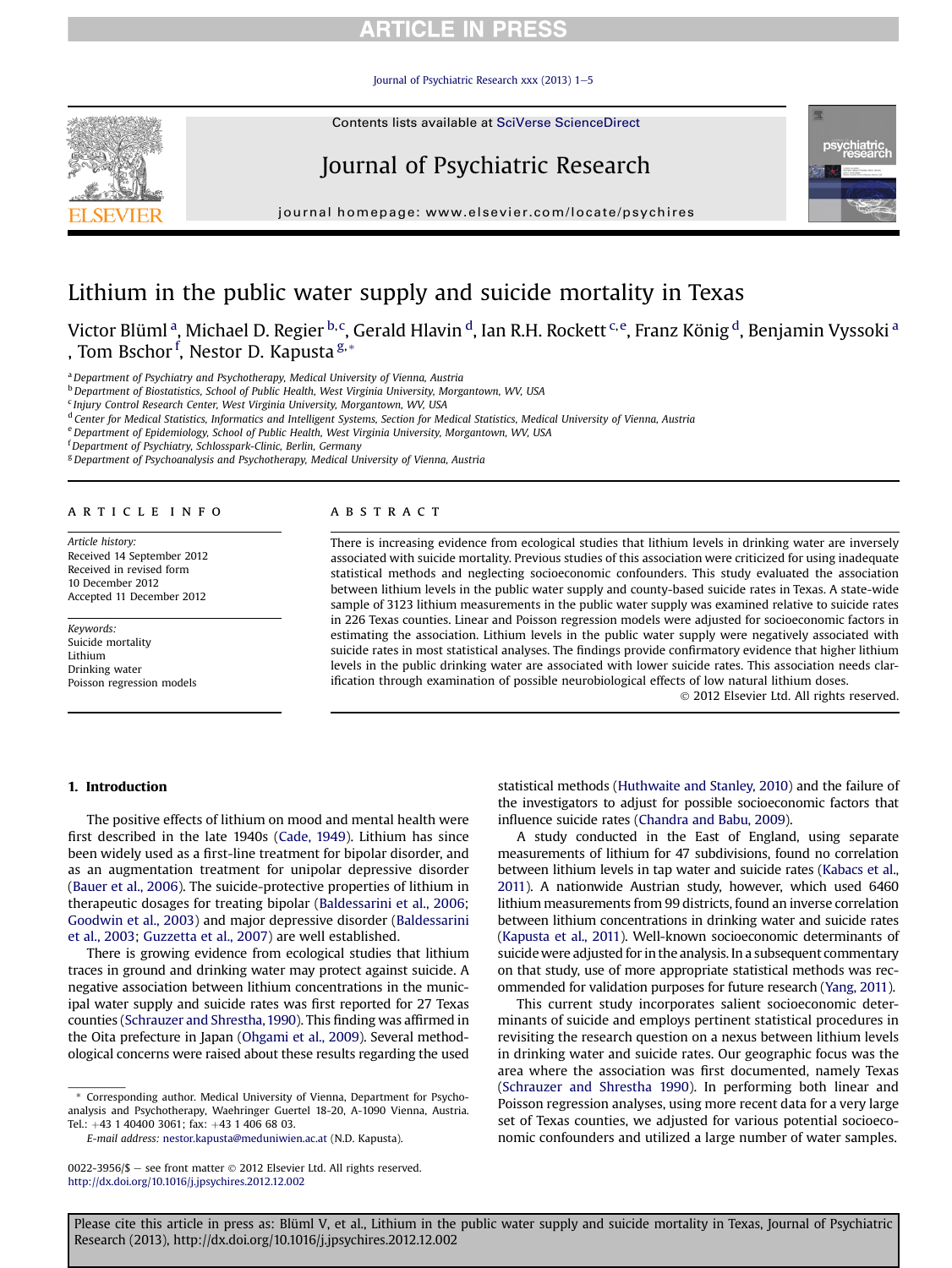<span id="page-1-0"></span>2 V. Blüml et al. / Journal of Psychiatric Research xxx (2013) 1–5

2. Methods

## 2.1. Data acquisition

Applying public health informatics techniques, we linked data abstracted from three sources: the Texas Department of State Health, the US Census Bureau, and the Texas Water Development Board Groundwater Database. We retrieved the most recent  $(1999-2007)$  crude and age-adjusted suicide mortality rates per 100,000 for 254 Texas counties from the Texas Department of Health (http://soupfi[n.tdh.state.tx.us/deathdoc.htm](http://soupfin.tdh.state.tx.us/deathdoc.htm)), which are based on a subset of variables drawn from the Texas Certificate of Death. These data were linked, using the primary key of county and/or county code, to Texas population detailed data derived from census and intercensal estimates of populations by age for Texas counties ([http://www.dshs.state.tx.us/chs/popdat/detailX.shtm\)](http://www.dshs.state.tx.us/chs/popdat/detailX.shtm), and county population density data from the US Census Bureau for 2000 (http://factfi[nder.census.gov](http://factfinder.census.gov)). Using data from the American Community Survey for 2007, we also obtained the respective prevalence of females, African Americans, Hispanic and Latino Americans, as well as median income per household, and poverty and unemployment rates by county. Finally, we linked lithium levels from the Texas Water Development Board Groundwater Database [\(http://www.twdb.state.tx.us](http://www.twdb.state.tx.us)). Water sample data were collected between 1999 and 2007. In total, 3123 water samples from public wells, analysed for dissolved lithium levels, were accessed and averaged for 226 counties. Mean lithium levels in the Texas counties ranged between 2.8 and 219.0  $\mu$ g/l (0.000403 and 0.0315 mmol/l).

## 2.2. Statistics

Public health informatics facilitates the use of publicly available data for understanding health outcomes through the secondary use of routinely collected data. The complexity of data integration is largely dependent on the research question and data sources [\(Zhang,](#page-4-0) [2012\)](#page-4-0). For our study, we considered each county as an independent unit, with all data representing the county level. Our information permitted deterministic data linkage. The Texas Department of State Health reports both crude and age-adjusted rates, adjusted to the 2000 U.S. population, but does not permit disaggregation for ageadjusted rate regression modelling. In addressing this data limitation, we compared our linear and Poisson regression results.

We modelled the response of county-level rate of suicide in Texas, using both a linear and a Poisson rate regression adjusted for county-based population density, lithium levels, age, gender, race/ ethnicity, median income per household, and poverty and unemployment rates. Both statistical approaches were generalized linear models with respective identity and log link functions. For these data, the crude suicide rate was an analytically reasonable surrogate for the age-adjusted rate. Both rates were highly correlated  $(R<sup>2</sup> = 0.92)$  with a standard deviation of the error term of 1.65 suicides per 100,000. For both regressions, we expected that the estimated regression coefficients would be unbiased but less efficient. Thus, we projected that the estimated coefficients would be an accurate measure of the association between the lithium levels and suicide rates, but that the standard error would be larger due to the increased variance from our use of crude rather than ageadjusted rates ([Carroll et al., 2006](#page-4-0); [Gustafson, 2004\)](#page-4-0).



Fig. 1. Average lithium levels in Texas, 1999-2007 (darker areas represent lower levels).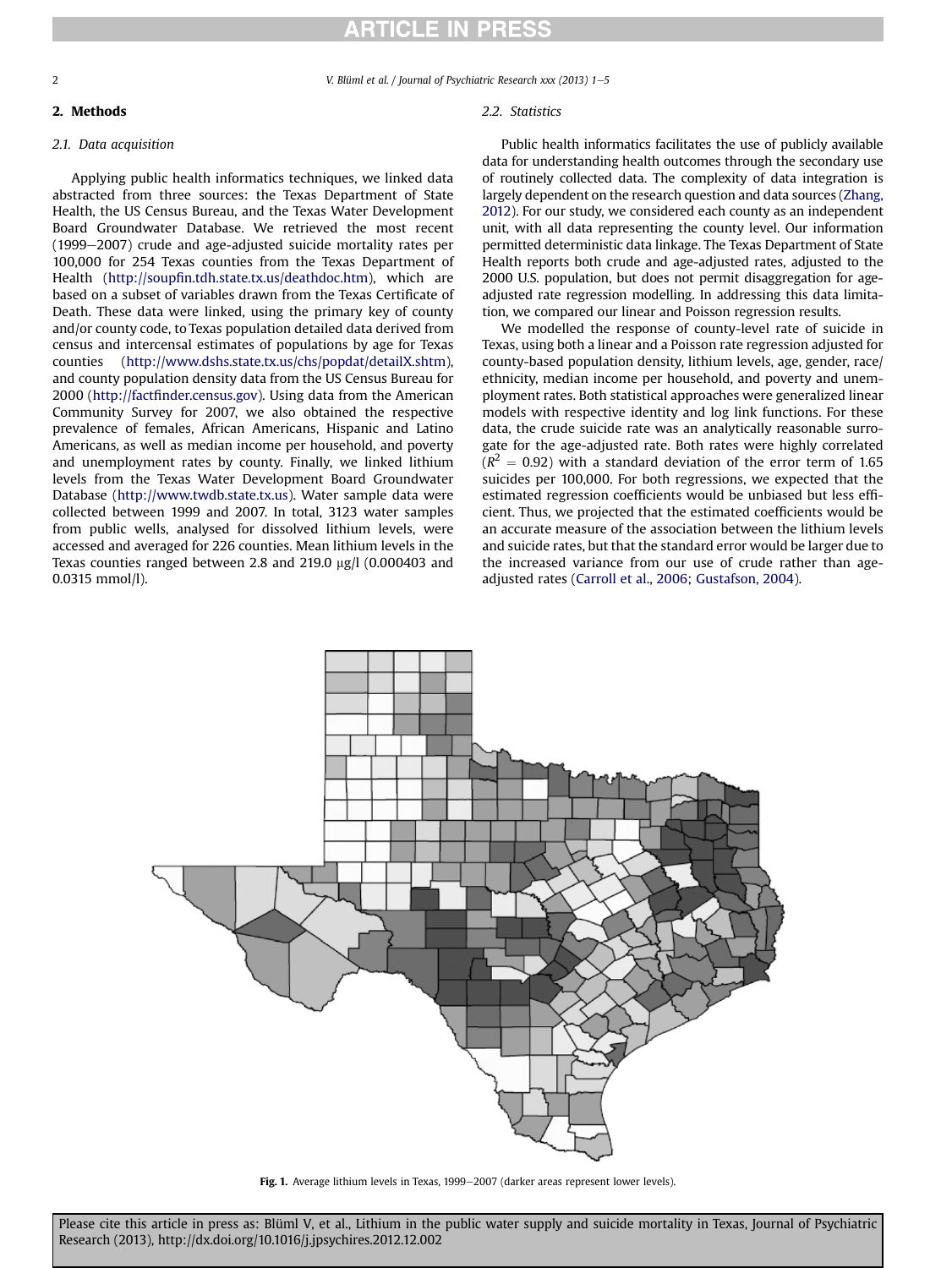## **ARTICLE IN PRESS**

With the crude suicide rate serving as a very good surrogate for the age-adjusted rate, with no anticipated impact on the bias of the estimates, we used Poisson rate regression with a log link function to characterize suicide rates in Texas counties by demographic variables and lithium prevalence. We transformed the dependent variable, crude rate, using  $R^* = f(R^c, \alpha_0, \gamma) = n/[p^{\gamma} \exp(\alpha_0)]$ , where n<br>is the number of suicides in a county over the nine-year period, n is is the number of suicides in a county over the nine-year period, p is the aggregate population for a county over the same period,  $\alpha_0$  is the intercept for the rate regression model on the log scale, and  $\gamma$ indexes the county population. We performed the Poisson regression, as previously described, using  $R^*$  as our response. The transformation of the crude rate adjusts the rate for underlying county size, while retaining an interpretation of the coefficients as a rate ratio.

In order to capture the non-linearity of the data, we permitted fractional polynomial transformations for all independent variables. Using degree 2 multivariable fractional polynomial transformations, we combined transformation selection with closed test, deviance-based model selection, while maintaining a family-wise Type I error rate of 0.1. To ensure numerical convergence of the algorithm, we restricted the fractional polynomial of the percentage of females in a county to be degree 1.

A sensitivity analysis was performed to consider alternate generalized linear models and the effect of analytically identified influential counties. To increase model comparability, we reported the results from this sensitivity analysis on the coefficient scale, with corresponding 95% confidence intervals reported on the rate ratio scale. We used the statistical computing environment R version 2.14.1 for our data analyses (R Foundation for Statistical Computing, Vienna, Austria).

#### 3. Results

The geographical distributions of SR<sub>adi</sub> and lithium levels for our selected set of Texas counties are illustrated in [Figs. 1](#page-1-0) and 2.

We considered linear regression, weighted linear regression for adjusted rates, Poisson rate regression using the crude rate as a surrogate for the age-adjusted rate, and quasi-Poisson regression on the age-adjusted rates. In assessing model adherence to the underlying assumptions for each modelling strategy, we determined that the optimal approach was Poisson rate regression using fractional polynomial transformation. Moreover, this model was suitable because the underlying assumption, that the data were generated from a stochastic rate process, aligned with the Poisson process model of data generation. Finally, we did not use the multinomial characterization of the age distribution for each county in our Poisson regression, due to recurring problems with multicollinearity and our capacity to employ a good surrogate for the desired age-adjusted response.

[Table 1](#page-3-0) shows the results from the best fit model for a linear regression, with a square root transformed response and fractional polynomial transformations for all covariates, and a weighted linear regression with analyst-chosen transformations for the covariates. Lithium levels were only significantly associated with age-adjusted suicide rates in the weighted model.

For the Poisson rate regression [\(Table 2](#page-3-0)), we investigated three models; a naïve rate regression using the crude rate with no covariate transformations, a rate regressionwith fractional polynomialswith all analytically identified influence and leverage counties removed, and aweighted quasi-Poisson regression for the adjusted suicide rate with analyst-chosen variable transformations. Mean lithium levels were



Fig. 2. Annualised suicide rates ( $SR_{\text{adj}}$ ) in Texas, 1999–2007 (darker areas represent higher  $SR_{\text{adj}}$ ).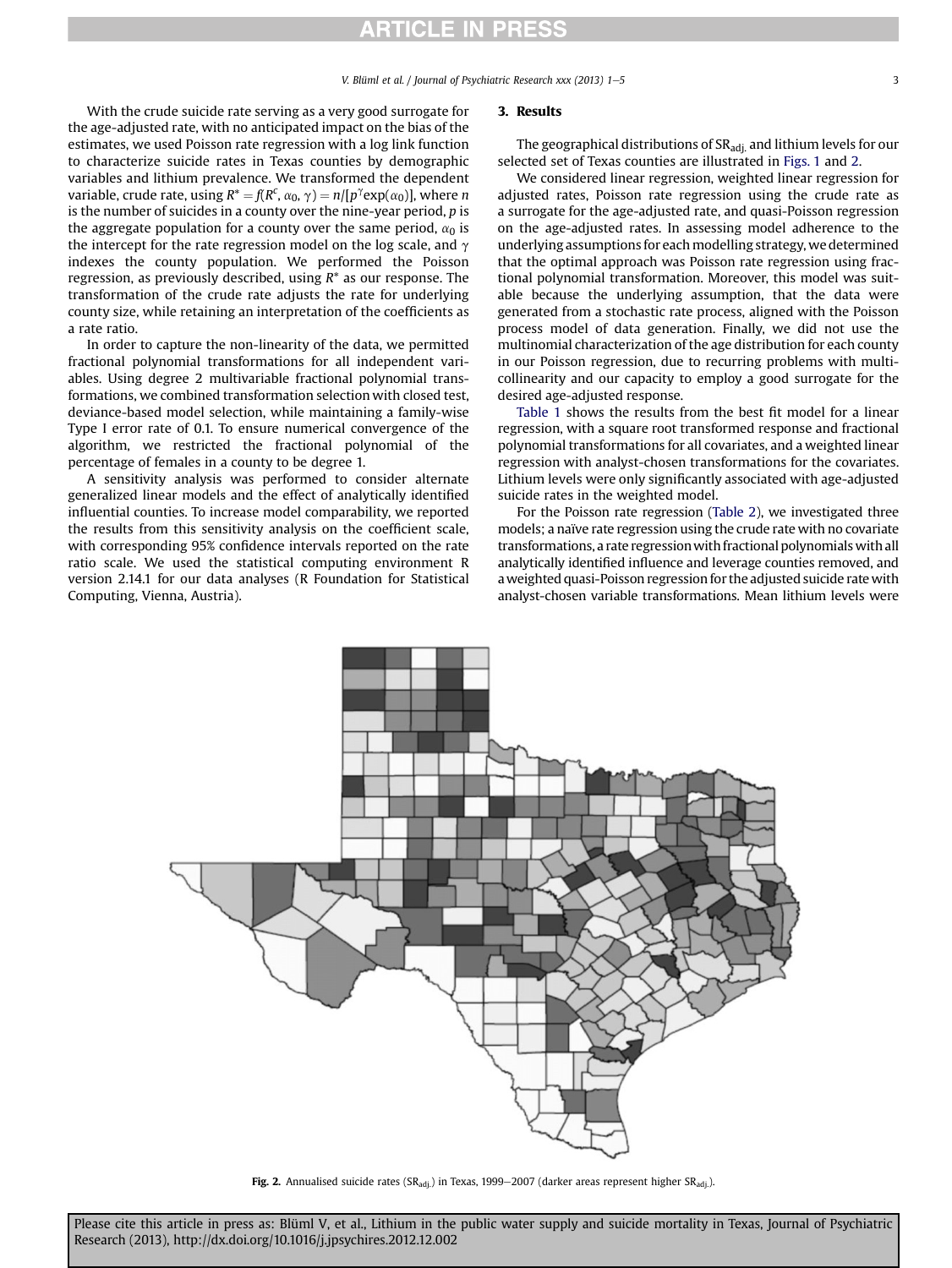## **RTICLE IN PRESS**

#### <span id="page-3-0"></span>Table 1

Linear regression sensitivity analysis to transformations and subset selection for adherence to model assumptions (estimated coefficients are given with standard error in brackets).

| Model                                    | Linear regression<br>with transformed<br>response and<br>fractional polynomials <sup>a</sup> | Weighted<br>linear regression <sup>b</sup> |
|------------------------------------------|----------------------------------------------------------------------------------------------|--------------------------------------------|
| Characteristic                           |                                                                                              |                                            |
| Intercept                                | 3.75 $(0.08)$ ***                                                                            | $-7.05(0.47)$ ***                          |
| Log lithium level                        |                                                                                              | $-0.04(0.02)$ **                           |
| Proportion Hispanics/10                  | $-0.13(0.02)$ <sup>***</sup>                                                                 |                                            |
| Log proportion Hispanics                 |                                                                                              | $-0.15(0.03)$ ***                          |
| Log unemployment                         |                                                                                              | $-0.4(0.09)$ ***                           |
| Log population density                   |                                                                                              | $-0.06(0.01)$ ***                          |
| (Population density/100) <sup>-0.5</sup> | $0.07(0.02)$ ***                                                                             |                                            |
| Sqrt proportion                          |                                                                                              | $0.04(0.02)^{*}$                           |
| African Americans                        |                                                                                              |                                            |

\*p-value  $< 0.05$ , \*\*p-value  $< 0.01$ , \*\*\*p-value  $< 0.001$ .

<sup>a</sup> Foard, Hansford King, Sterling, and Stonewall counties removed as influence points.

b Transformations chosen by analyst with King County removed as outlier.

statistically significant in all Poisson models (rate ratio for fractional polynomial model: 0.88 for 100 mg/l; 95% CI: 0.84, 0.93). [Table 3](#page-4-0) shows the suicide rate ratio as a function of the change in the mean lithium level for the Poisson regression model with fractional polynomials.

In a subsequent sensitivity analysis, we calculated a Poisson rate regression model with fractional polynomials and a single extreme outlier removed. This model used two lithium terms, lithium divided by 100, and the square of the scaled lithium term. Both terms were statistically significant, but with different directions: lithium level/100:  $-0.27$  (0.05), (lithium level/100)<sup>2</sup>: 0.13 (0.03).

A typical implementation of a Poisson rate regression sets the offset coefficient to one, whereas our transformation required the estimation of the offset coefficient,  $\gamma$ . Table 2 indicates that the proposed transformation of the crude rate resulted in a log population offset, with a coefficient of (0.94, SE 0.01). Although not statistically equivalent to one, it captured the correct magnitude and direction. We further observed that the fractional polynomial model rescaled the independent variables to a common magnitude.

#### 4. Discussion

Our study provides further evidence that lithium levels in the public water supply in Texas are negatively associated with suicide mortality rates at the county level. Utilizing more appropriate statistical procedures and a more recent time period, this research agrees with the findings of a study conducted in Texas during the 1970–1980s [\(Schrauzer and Shrestha, 1990\)](#page-4-0), and also those from studies conducted in Austria ([Kapusta et al., 2011\)](#page-4-0) and the Oita prefecture in Japan [\(Ohgami et al., 2009](#page-4-0)).

Lithium levels in Texas public water ranged between 2.8 and  $219 \mu g/l$  (0.000403 and 0.0315 mmol/l), and are significantly lower than those found in some regions with large natural lithium concentrations ([Schrauzer, 2002\)](#page-4-0). However, they are markedly higher than the levels reported for an East of England study (range:  $\langle 1-21 \text{ µg/l} \rangle$  that found no association [\(Kabacs et al., 2011\)](#page-4-0). The investigators in that study argued that the narrow range of the lithium concentrations could potentially explain their null findings on the association between lithium levels and suicide rates.

A strength of our study is that lithium concentrations were based on 3123 lithium measurements with a range of  $1-331$  measures per county. Assuming that the measured lithium values oscillate about the true lithium value for the county, much like blood pressure measurements oscillate about the true blood pressure, and that the random noise causing this oscillation is normally distributed (e.g.  $N\{0, \sigma\}$ ), then the use of the average county lithium level is a reasonable estimate, in expectation, of the true county lithium value. We linked the lithium data with the age-adjusted suicide rate for each of the 226 Texas counties comprising our dataset. This dataset made our study the largest to examine the association between lithium concentrations in drinking water and suicide rates. We used Poisson regression models, as well as linear models, in order to address statistical criticisms of prior research ([Huthwaite and](#page-4-0) [Stanley, 2010](#page-4-0); [Yang, 2011](#page-4-0)). The negative association between lithium levels and suicide rates remained significant, even after we adjusted for important socioeconomic determinants of suicide in the models [\(Chandra and Babu, 2009;](#page-4-0) [Kapusta et al., 2010](#page-4-0)). Applying advanced models, we found that the negative correlation between

#### Table 2

Poisson regression sensitivity analysis to transformations and subset selection for adherence to model assumptions (estimated coefficients are given with standard error in brackets).

| Model                                                          | Poisson rate                         | Poisson rate regression<br>with fractional polynomials <sup>b</sup> | Weighted quasi-Poisson<br>regression <sup>c</sup> |
|----------------------------------------------------------------|--------------------------------------|---------------------------------------------------------------------|---------------------------------------------------|
|                                                                | regression, naïve <sup>a</sup>       |                                                                     |                                                   |
| Characteristic                                                 |                                      |                                                                     |                                                   |
| Intercept                                                      | $-8.09(0.11)$ ***                    | $-7.35(0.20)$ ***                                                   | 4.27 $(0.44)$ ***                                 |
| Log population                                                 |                                      | $0.94(0.01)$ ***                                                    |                                                   |
| Lithium level                                                  | $-<0.01$ ( $< 0.01$ ) <sup>***</sup> |                                                                     |                                                   |
| Log lithium level                                              |                                      |                                                                     | $-0.04(0.01)^{*}$                                 |
| (Lithium level/100)                                            |                                      | $-0.12(0.03)$ ***                                                   |                                                   |
| Log population density                                         |                                      |                                                                     | $-0.05(0.01)$ ***                                 |
| (Population density/100) <sup>-1</sup>                         |                                      | $0.01(0.002)$ ***                                                   |                                                   |
| (Population density/100) <sup>-0.5</sup>                       |                                      | $-0.14(0.03)$ ***                                                   |                                                   |
| Proportion African Americans                                   | $-0.01$ (<0.01) <sup>***</sup>       |                                                                     |                                                   |
| Sqrt proportion African Americans                              |                                      |                                                                     | $0.03(0.01)^{*}$                                  |
| (Proportion African Americans $+$ 0.1)/10                      |                                      | $-0.10(0.02)$ ***                                                   |                                                   |
| Proportion Hispanics                                           | $-0.01$ (<0.01) <sup>***</sup>       |                                                                     |                                                   |
| Log proportion Hispanics                                       |                                      |                                                                     | $-0.13(0.02)$ ***                                 |
| (Proportion Hispanics/10) <sup>2</sup>                         |                                      | $-0.01$ ( $< 0.01$ ) <sup>***</sup>                                 |                                                   |
| Log unemployment                                               |                                      |                                                                     | $-0.39(0.08)$ ***                                 |
| (Unemployment/10) <sup>-2</sup>                                |                                      | $-0.14(0.05)$ **                                                    |                                                   |
| (Unemployment/10) <sup>-2</sup> $\times$ log (Unemployment/10) |                                      | $-0.09(0.03)$ ***                                                   |                                                   |
| Median household income                                        | $-<0.01$ ( $< 0.01$ ) <sup>***</sup> |                                                                     |                                                   |
| (Median Household Income/100,000) <sup>3</sup>                 |                                      | $-1.15(0.09)$ ***                                                   |                                                   |

 $*_{p}\text{-value} < 0.05$ ,  $*_{p}\text{-value} < 0.01$ ,  $*_{p}\text{-value} < 0.001$ .

a Anderson, Bee, Bexar, Brazoria, Brazos, Cameron, Collin, Denton, Ector, El Paso, Galveston, Hidalgo, Montgomery, Nueces, Potter, Sabine, Tarrant, Walker, Webb, and Williamson counties removed as influence points.

<sup>b</sup> Anderson, Callahan, Dallam, Delta, Eastland, Ellis, Henderson, Swisher, Washington, Willacy, and Zavala counties removed as influence and leverage points.  $\rm ^c$  Transformations chosen by analyst with King County removed as outlier due to preliminary analysis of the data.

Please cite this article in press as: Blüml V, et al., Lithium in the public water supply and suicide mortality in Texas, Journal of Psychiatric Research (2013), http://dx.doi.org/10.1016/j.jpsychires.2012.12.002